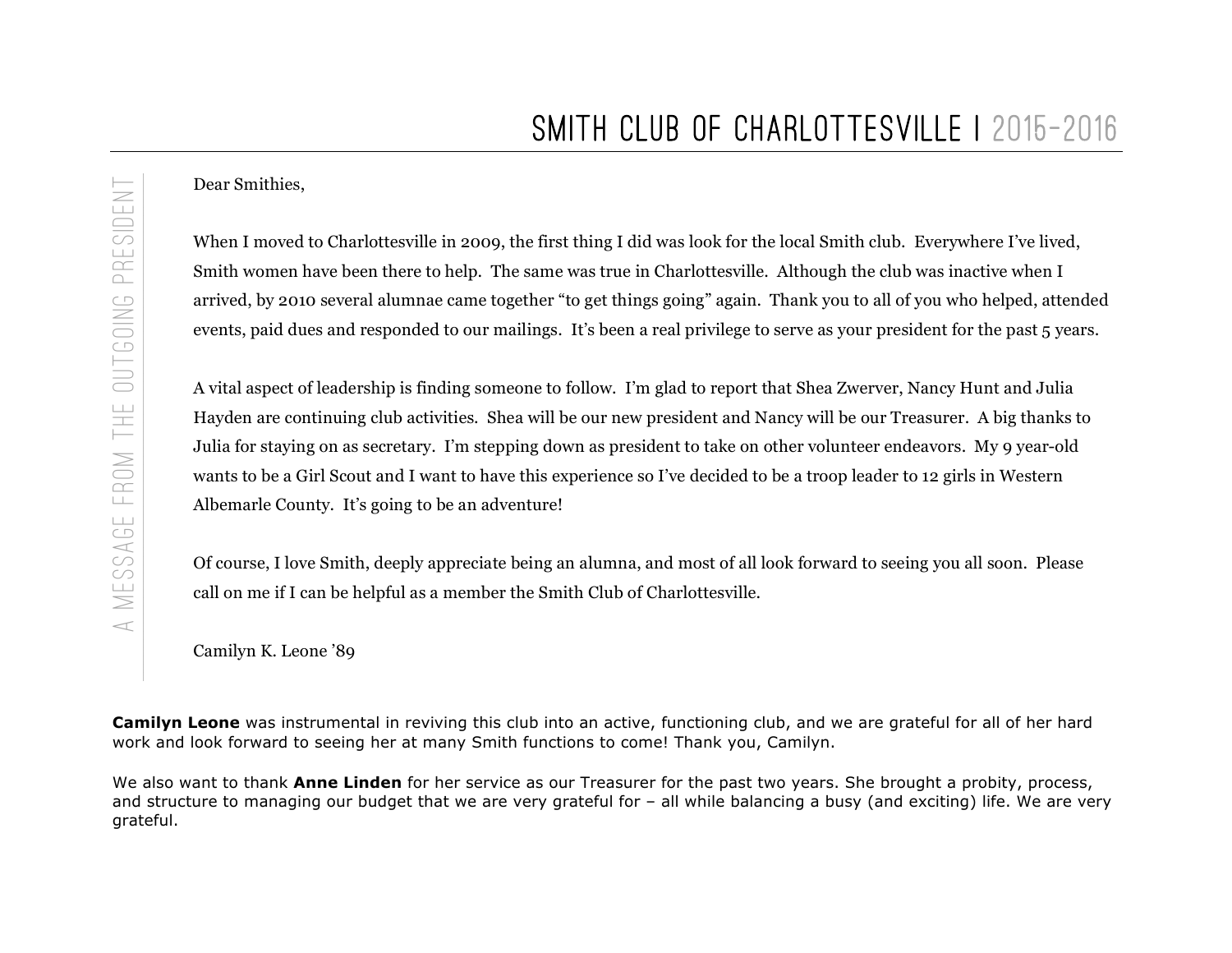# How the Club Works

## *As a resident of the region, you are a member of the Smith Club of Charlottesville.* Our club is entirely self-supporting. We ask that active members who can pay dues choose one of the options on the next page. At the last annual meeting, we voted to simplify dues and to focus on making connections and getting together.

Dues pay for administrative costs of running the Smith club, awarding local Smith Book Awards, and furthering our goals of community. This year we have folded in the costs of doing Book Awards into the Dues structure.

If you wish to continue getting periodic invitations and updates via postal mail, make sure you indicate that in the Mailing Preferences. If Smith has your correct email address, you will continue to get email updates, even if you don't send this form back.

### We are doing the **Smith Club of Charlottesville/Central and Western Virginia**

**Directory** again this year. It will be distributed at the end of October. *You do not have to be an active member of the club to participate.* Participation is voluntary; only participants will have access to the directory. Print copies will be available for an additional \$5 for people without Internet access.

# WF'RE ONLINE

**Web** alumnae.smith.edu/smithcms/charlottesville/ **Facebook** Search for Smith Club of Charlottesville **Email** SCCharlottesville@gmail.com

## Club Leadership

**President: Shea Zwerver '10** sazwerver@gmail.com | 724/986-5681

**Secretary: Julia Hayden '94** julia@julen.net | 434/953-2287

**Treasurer: Nancy Hunt '68**

## Upcoming Events

**Harrisonburg Lunch Meetup** November 7, 2015

**Charlottesville Tea** December 2015

**Lynchburg Lunch Meetup** February 6. 2016

**Charlottesville Lunch Meetup** March 26, 2016

Want a lunch meetup in your area? Let us know!

Would you like to host a tea at your home this spring? We're looking for someplace we can have our annual meeting.